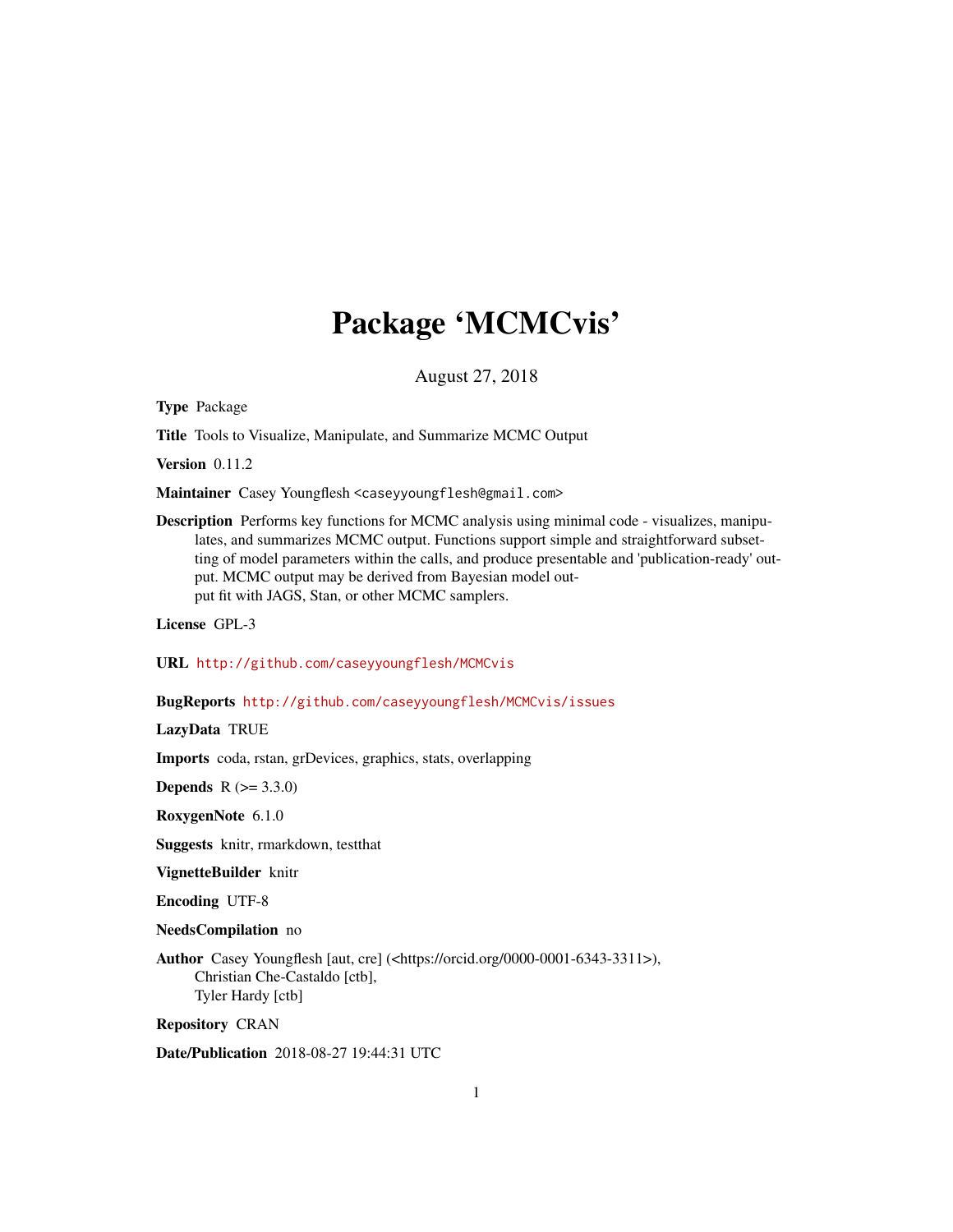## <span id="page-1-0"></span>R topics documented:

| Index |  |  |  |  |  |  |  |  |  |  |  |  |  |  |  |  | 13 |
|-------|--|--|--|--|--|--|--|--|--|--|--|--|--|--|--|--|----|

MCMCchains *Extract posterior chains from MCMC output*

#### Description

Extract posterior chains from MCMC output for specific parameters of interest.

#### Usage

```
MCMCchains(object, params = "all", excl = NULL, ISB = TRUE,
  mcmc.list = FALSE, chain_num = NULL)
```

| object     | Object containing MCMC output. See DETAILS below.                                                                                                                                                                                                                                                                                                                                                                                               |
|------------|-------------------------------------------------------------------------------------------------------------------------------------------------------------------------------------------------------------------------------------------------------------------------------------------------------------------------------------------------------------------------------------------------------------------------------------------------|
| params     | Character string (or vector of character strings) denoting parameters of interest.<br>Default 'all' returns chains for all parameters.                                                                                                                                                                                                                                                                                                          |
| excl       | Character string (or vector of character strings) denoting parameters to exclude.<br>Used in conjunction with params argument to select parameters of interest.                                                                                                                                                                                                                                                                                 |
| <b>ISB</b> | Ignore Square Brackets (ISB). Logical specifying whether square brackets should<br>be ignored in the params and excl arguments. If TRUE, square brackets are ig-<br>nored - input from params and excl are otherwise matched exactly. If FALSE,<br>square brackets are not ignored - input from params and excl are matched using<br>regular expression format. This allows partial names to be used when specifying<br>parameters of interest. |
| mcmc.list  | Logical specifying whether to return an mcmc.list. If TRUE, an mcmc.list object<br>is returned, rather than a matrix.                                                                                                                                                                                                                                                                                                                           |
| chain_num  | Numeric - specifies posterior chain number. When a value is specified, poste-<br>rior for only that chain is output. Useful for determining the last iteration for<br>each parameter, to be used as initial values in a subsequent model, to effectively<br>'continue' a model run.                                                                                                                                                             |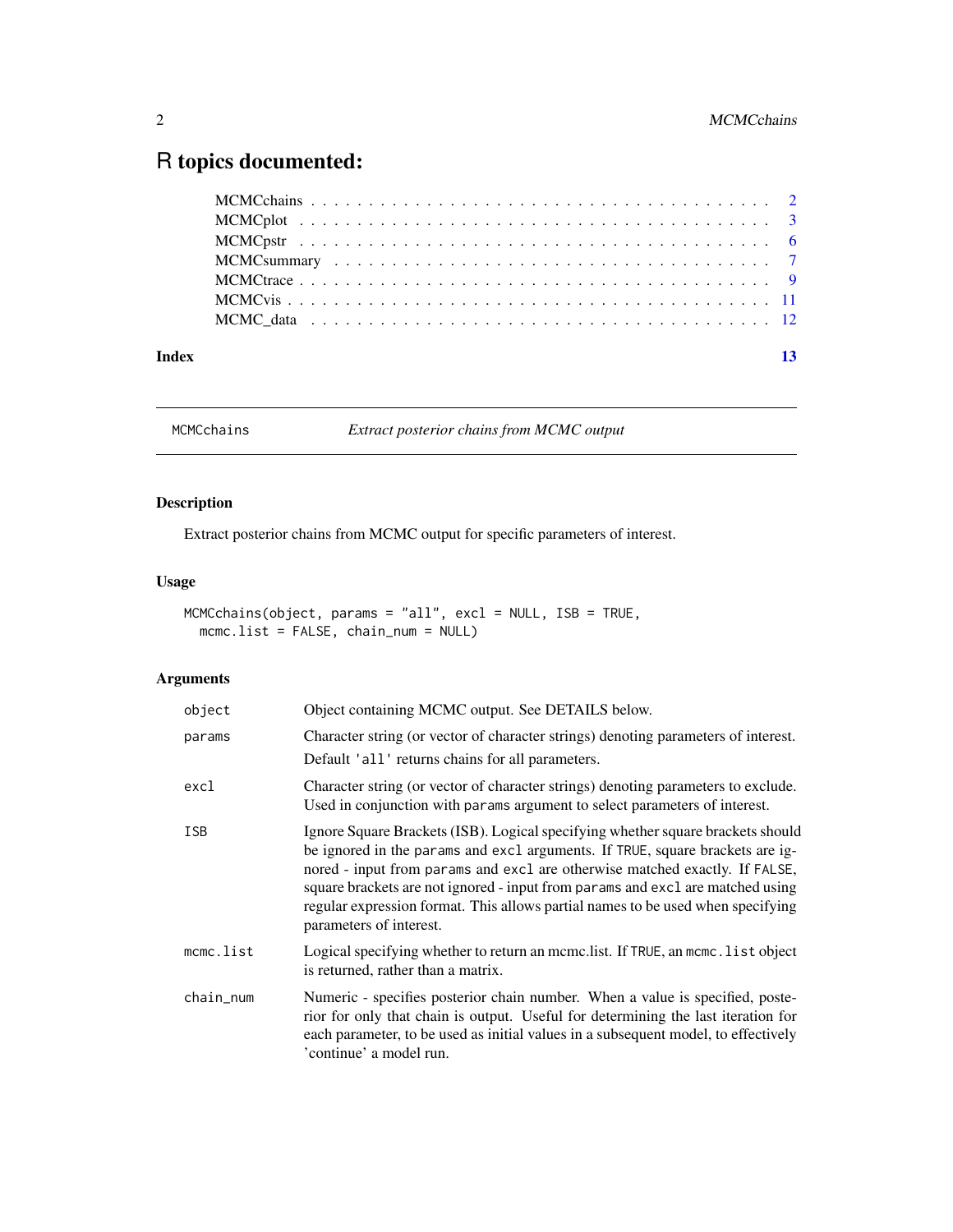#### <span id="page-2-0"></span>MCMCplot 3

#### Details

Function returns matrix with one chain per column for specified parameters. Multiple input chains for each parameter are combined to one posterior chain. Parameters are arranged in columns alphabetically.

object argument can be a stanfit object (rstan package), an mcmc.list object (coda package), an R2jags model object (R2jags package), a jagsUI model object (jagsUI package), or a matrix containing MCMC chains (each column representing MCMC output for a single parameter, rows representing iterations in the chain). The function automatically detects the object type and proceeds accordingly.

#### Examples

```
#Load data
data(MCMC_data)
#Extract MCMC chains
ex <- MCMCchains(MCMC_data)
apply(ex, 2, mean)
#Extract MCMC chains for just 'beta' parameters
ex2 <- MCMCchains(MCMC_data, params = 'beta')
apply(ex2, 2, mean)
#Just 'beta[1]', 'beta[4]', and 'alpha[3]'
#'params' takes regular expressions when ISB = FALSE, square brackets must be escaped with '\\'
ex3 <- MCMCchains(MCMC_data, params = c('beta\\[1\\]', 'beta\\[4\\]', 'alpha\\[3\\]'), ISB = FALSE)
apply(ex3, 2, sd)
```
MCMCplot *Caterpillar plots of posterior distributions from MCMC output*

#### Description

Visualize posterior distributions from MCMC output for specific parameters of interest using caterpillar plots. Color of median dot represents the overlap of the posterior distribution with 0 (or other specified value).

#### Usage

```
MCMCplot(object, params = "all", excl = NULL, ISB = TRUE, ref = 0,
  ref_ovl = FALSE, col = "black", rank = FALSE, horiz = TRUE, xlim,
 ylim, xlab, ylab, main, labels, guide_axis = TRUE, labels_sz = 1.2,
  med_sz = 1.5, thick_sz = 5, thin_sz = 2, ax_sz = 3,
  axis_test_sz = 1.3, tick_test_sz = 1.2, main_test_sz = 1.2,
  tick_pos, mar = c(5.1, 4.1, 4.1, 2.1)
```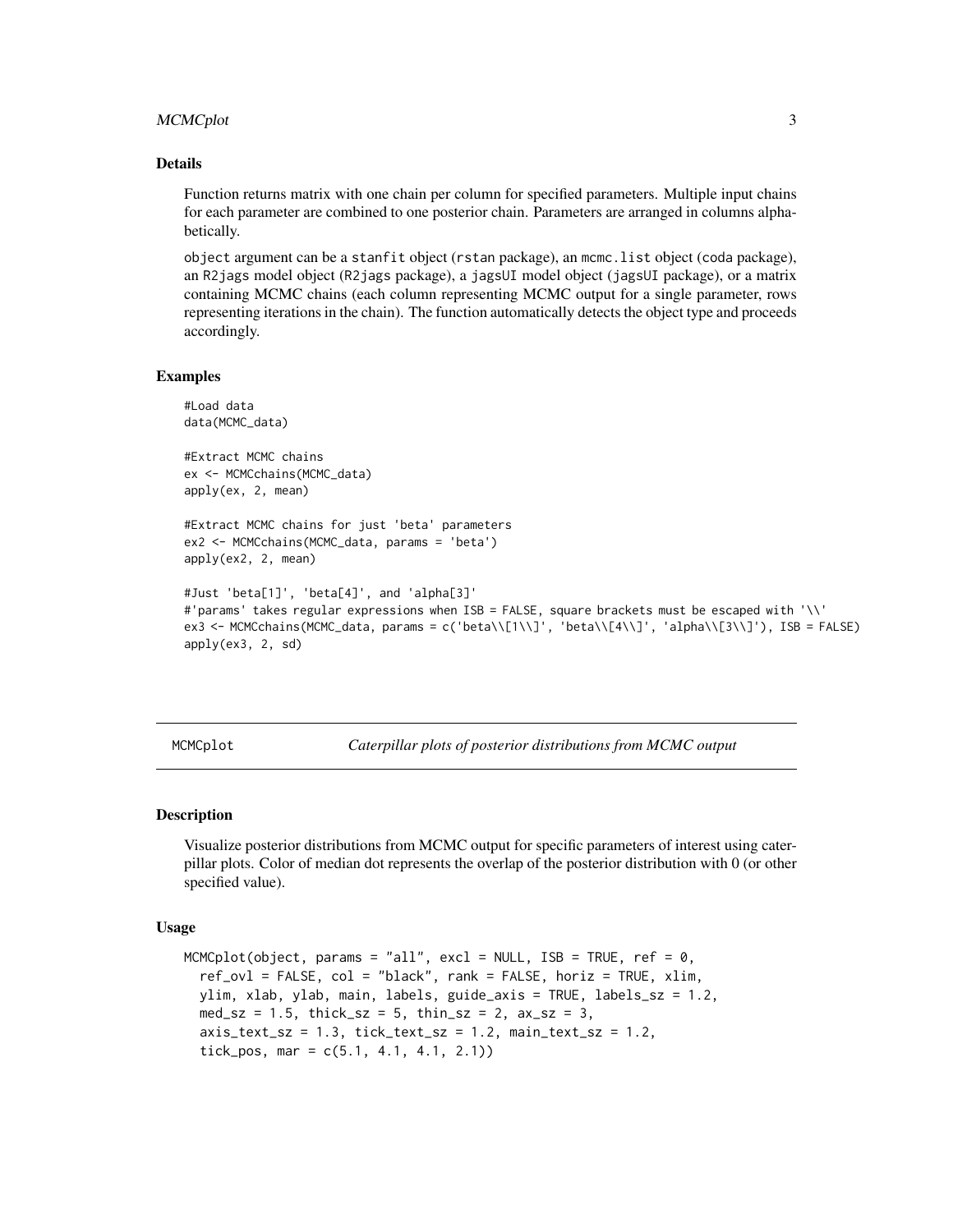| object     | Object containing MCMC output. See DETAILS below.                                                                                                                                                                                                                                                                                                                                                                                                                                 |
|------------|-----------------------------------------------------------------------------------------------------------------------------------------------------------------------------------------------------------------------------------------------------------------------------------------------------------------------------------------------------------------------------------------------------------------------------------------------------------------------------------|
| params     | Character string (or vector of character strings) denoting parameters to be plot-<br>ted.                                                                                                                                                                                                                                                                                                                                                                                         |
|            | Default 'all' plots posteriors for all parameters. See VALUE below.                                                                                                                                                                                                                                                                                                                                                                                                               |
| excl       | Character string (or vector of character strings) denoting parameters to exclude.<br>Used in conjunction with params argument to select parameters of interest.                                                                                                                                                                                                                                                                                                                   |
| <b>ISB</b> | Ignore Square Brackets (ISB). Logical specifying whether square brackets should<br>be ignored in the params and excl arguments. If TRUE, square brackets are ig-<br>nored - input from params and excl are otherwise matched exactly. If FALSE,<br>square brackets are not ignored - input from params and excl are matched using<br>grep, which can take arguments in regular expression format. This allows partial<br>names to be used when specifying parameters of interest. |
| ref        | Value indicating where vertical reference line should be created and what value<br>to use a reference for caterpillar median coloration.<br>Default is $ref = 0$ .                                                                                                                                                                                                                                                                                                                |
|            | Argument NULL will plot no reference line.                                                                                                                                                                                                                                                                                                                                                                                                                                        |
| ref_ovl    | Logical specifying whether the style/color of plotted median dots and CI should<br>be changed based on whether the 50 % and 95 % credible intervals overlap the<br>reference line. See DETAILS for more information.                                                                                                                                                                                                                                                              |
| col        | Character string specifying which color to render estimates on plot. When<br>ref_ov1 = TRUE, this argument has no effect and colors plotted will be based<br>on the credible intervals and reference line.                                                                                                                                                                                                                                                                        |
| rank       | Logical specifying whether output should be ranked. If TRUE posteriors will be<br>ranked in decreasing order (based on specified measure of centrality) from top<br>down.                                                                                                                                                                                                                                                                                                         |
| horiz      | Logical specifying orientation of plot. If TRUE posteriors will be plotted running<br>horizontally (parallel to the x-axis). If FALSE posteriors will be plotted running<br>vertically (perpendicular to the x-axis).                                                                                                                                                                                                                                                             |
| xlim       | Numerical vector of length 2, indicating range of x-axis. Only applicable if<br>$horiz = TRUE.$                                                                                                                                                                                                                                                                                                                                                                                   |
| ylim       | Numerical vector of length 2, indicating range of y-axis. Only applicable if<br>$horiz = FALSE.$                                                                                                                                                                                                                                                                                                                                                                                  |
| xlab       | Character string labeling x-axis. Only applicable if horiz = TRUE.<br>Default label is 'Parameter Estimate'. Option NULL will return plot with no label<br>on x-axis.                                                                                                                                                                                                                                                                                                             |
| ylab       | Character string labeling y-axis. Only applicable if horiz $=$ FALSE.<br>Default label is 'Parameter Estimate'. Option NULL will return plot with no label<br>on y-axis.                                                                                                                                                                                                                                                                                                          |
| main       | Character string indicating title of plot.                                                                                                                                                                                                                                                                                                                                                                                                                                        |
| labels     | Character string (or vector of character strings if plotting > 1 parameter) labeling<br>parameter estimates along y-axis (if horiz = $FALSE$ ) or x-axis (if horiz = $TRUE$ ).<br>Default option will use parameter names from object.<br>Option NULL will return plot with no labels on axis.                                                                                                                                                                                    |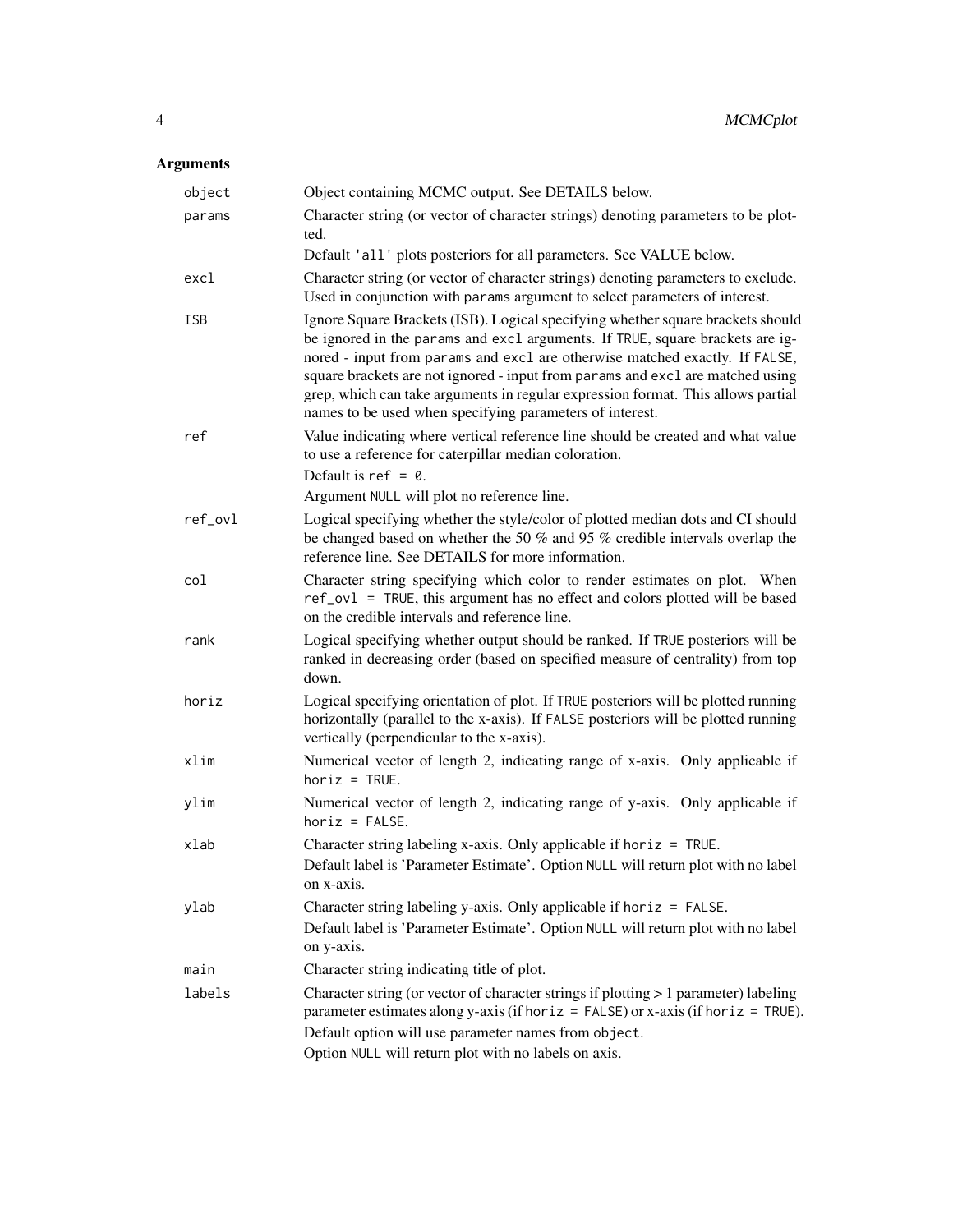#### MCMCplot 5

| guide_axis         | Logical specifying whether a second axis should be plotted $(x-axis if HORIZ = TRUE,$<br>$y$ -axis if HORIZ = FALSE) to help interpret values on plot.                                                                                        |
|--------------------|-----------------------------------------------------------------------------------------------------------------------------------------------------------------------------------------------------------------------------------------------|
| labels_sz          | Number specifying size of text for parameter labels on axis.                                                                                                                                                                                  |
| med_sz             | Number specifying size of points represents posterior medians.                                                                                                                                                                                |
| thick_sz           | Number specifying thickness of 50 percent CI line (thicker line).                                                                                                                                                                             |
| thin_sz            | Number specifying thickness of 95 percent CI line (thinner line).                                                                                                                                                                             |
| $ax$ <sub>sz</sub> | Number specifying thickness of axis and ticks.                                                                                                                                                                                                |
| axis_text_sz       | Number specifying size of text for axis label.                                                                                                                                                                                                |
| tick_text_sz       | Number specifying size of text for tick labels on axis.                                                                                                                                                                                       |
| main_text_sz       | Number specifying size of text for main title.                                                                                                                                                                                                |
| tick_pos           | Numeric vector specifying where ticks on axis should be placed.                                                                                                                                                                               |
| mar                | Numerical vector of length 4 specifying plot margins - (BOTTOM, LEFT, TOP,<br>RIGHT). Changes to the margin should be made within the function rather than<br>using the par call.<br>Default is $c(5.1, 4.1, 4.1, 2.1)$ - the R plot default. |
|                    |                                                                                                                                                                                                                                               |

#### Details

Points represent posterior medians. Parameters where 50% credible intervals overlap 0 (or other specified value) are indicated by 'open' circles. Parameters where 50 percent credible intervals DO NOT overlap 0 AND 95 percent credible intervals DO overlap 0 (or other specified value) are indicated by 'closed' gray circles. Parameters where 95 percent credible intervals DO NOT overlap 0 (or other specified value) are indicated by 'closed' black circles. Thick lines represent 50 percent credible intervals while thin lines represent 95 % credible intervals. ref\_ov1 = TRUE can be used to enable this feature.

object argument can be a stanfit object (rstan package), an mcmc.list object (coda package), an R2jags model object (R2jags package), a jagsUI model object (jagsUI package), or a matrix containing MCMC chains (each column representing MCMC output for a single parameter, rows representing iterations in the chain). The function automatically detects the object type and proceeds accordingly.

#### **Notes**

When specifying rank = TRUE and specifying labels for labels, labels will be applied to parameters before they are ranked.

Thanks to Cinner et al. 2016, whose Fig. 1 inspired this plot.

#### References

Cinner, J. E., C. Huchery, M. A. MacNeil, N. A. J. Graham, T. R. McClanahan, J. Maina, E. Maire, J. N. Kittinger, C. C. Hicks, C. Mora, E. H. Allison, S. D'Agata, A. Hoey, D. A. Feary, L. Crowder, I. D. Williams, M. Kulbicki, L. Vigliola, L. Wantiez, G. Edgar, R. D. Stuart-Smith, S. A. Sandin, A. L. Green, M. J. Hardt, M. Beger, A. Friedlander, S. J. Campbell, K. E. Holmes, S. K. Wilson, E. Brokovich, A. J. Brooks, J. J. Cruz-Motta, D. J. Booth, P. Chabanet, C. Gough, M. Tupper, S. C. A. Ferse, U. R. Sumaila, and D. Mouillot. 2016. Bright spots among the world's coral reefs. Nature 535:416-419.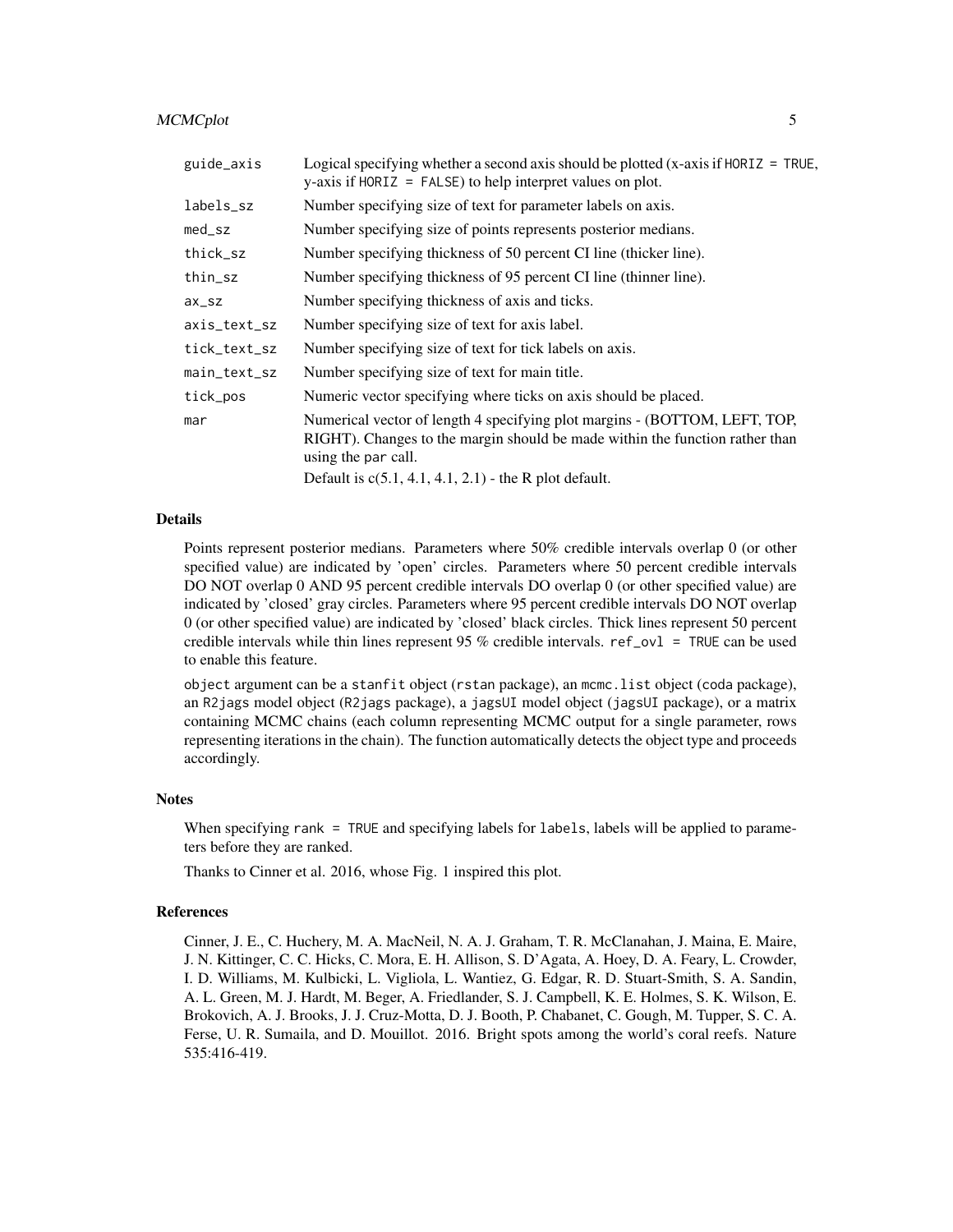#### Examples

```
#Load data
data(MCMC_data)
#Plot MCMC output
MCMCplot(MCMC_data, labels = NULL)
#Just 'beta' parameters
MCMCplot(MCMC_data, params = 'beta')
#Just 'beta[1]', 'beta[4]', and 'alpha[3]'
#'params' takes regular expressions when ISB = FALSE, square brackets must be escaped with '\\'
MCMCplot(MCMC_data,   <i>params = c('beta\\[1\\]'</i>,   <i>'beta\\\\[1\\]'</i>,   <i>'alpha\\[3\\]'</i>,   <i>ISB = FALSE)</i>#Rank parameters by posterior mean
MCMCplot(MCMC_data, params = 'beta', rank = TRUE)
#Create vertical plot
MCMCplot(MCMC_data, params = 'beta', horiz = FALSE)
```
MCMCpstr *Summarize and extract posterior chains from MCMC output while preserving parameter structure*

#### Description

Extract summary information and posterior chains from MCMC output (specific function specified) for specific parameters of interest while preserving original parameter structure (i.e., scalar, vector, matrix, array). Function outputs a list with calculated values or posterior chains for each specified parameter.

#### Usage

```
MCMCpstr(object, params = "all", excl = NULL, ISB = TRUE,
  func = mean, type = "summary")
```

| object | Object containing MCMC output. See DETAILS below.                                                                                                               |
|--------|-----------------------------------------------------------------------------------------------------------------------------------------------------------------|
| params | Character string (or vector of character strings) denoting parameters to be re-<br>turned in output.                                                            |
|        | Default 'all' returns all parameters in output.                                                                                                                 |
| excl   | Character string (or vector of character strings) denoting parameters to exclude.<br>Used in conjunction with params argument to select parameters of interest. |

<span id="page-5-0"></span>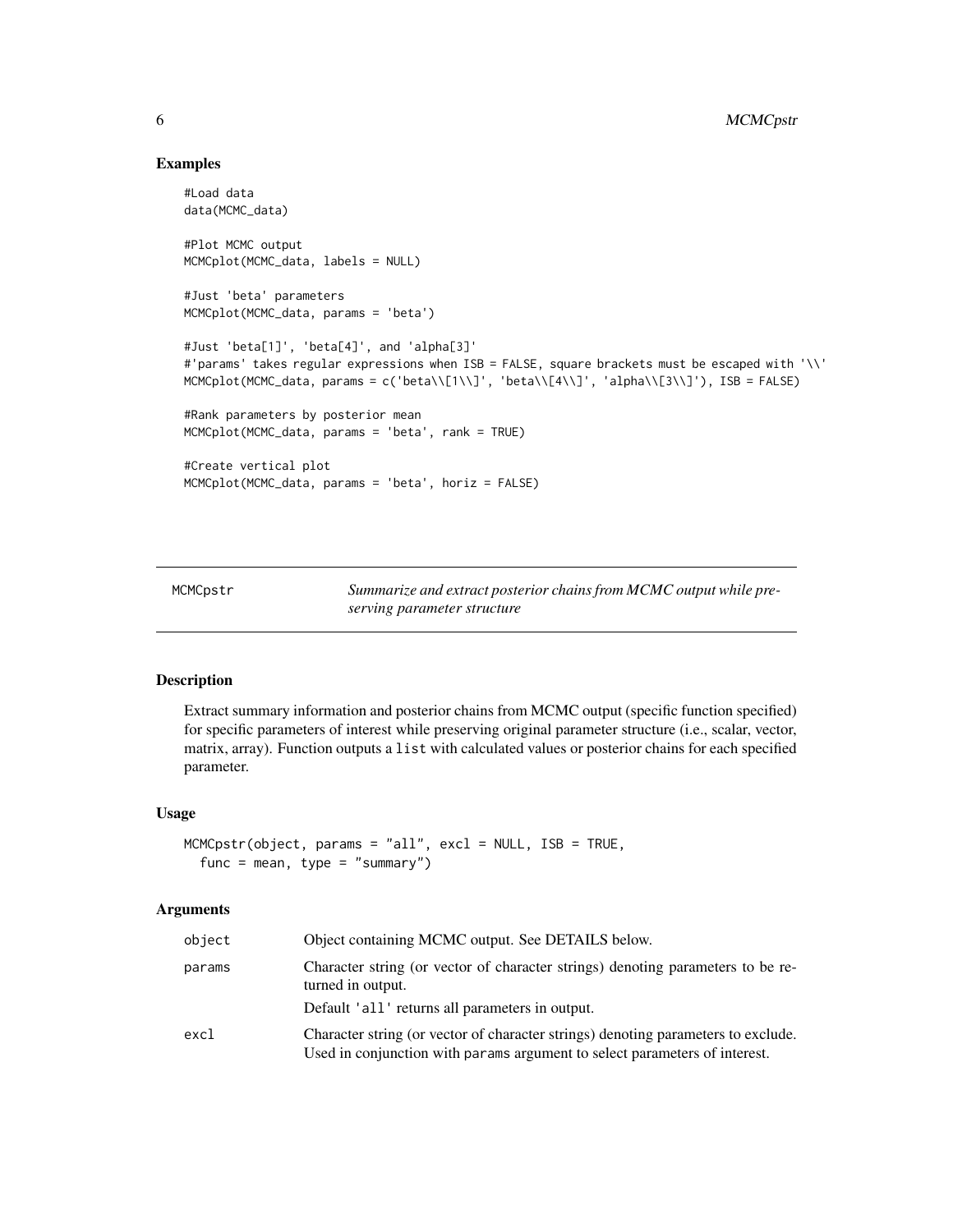<span id="page-6-0"></span>

| <b>ISB</b> | Ignore Square Brackets (ISB). Logical specifying whether square brackets should<br>be ignored in the params and excl arguments. If TRUE, square brackets are ig-<br>nored - input from params and excl are otherwise matched exactly. If FALSE,<br>square brackets are not ignored - input from params and excl are matched using<br>grep, which can take arguments in regular expression format. This allows partial<br>names to be used when specifying parameters of interest. |
|------------|-----------------------------------------------------------------------------------------------------------------------------------------------------------------------------------------------------------------------------------------------------------------------------------------------------------------------------------------------------------------------------------------------------------------------------------------------------------------------------------|
| func       | Function to be performed on MCMC output. When output of specified function<br>is greater than length 1, an extra dimension is added. For instance, output of<br>length 3 for a parameter with dimensions $2x2$ results in a $2x2x3$ output. Func-<br>tions that produce output with dimensionality greater than 1 are not permitted.<br>func is ignored when type $=$ 'chains'.                                                                                                   |
| type       | Character string specifying whether to return summary information (calculated<br>based on func argument) or posterior chains. Valid options are 'summary' and<br>'chains'. When type = 'chains', the 'func' argument is ignored. When<br>type = 'chains', posterior chains are concatenated and stored in the last<br>dimension in the array for each element (parameter) of the list.                                                                                            |

#### Details

object argument can be a stanfit object (rstan package), an mcmc.list object (coda package), an R2jags model object (R2jags package), a jagsUI model object (jagsUI package), or a matrix containing MCMC chains (each column representing MCMC output for a single parameter, rows representing iterations in the chain). The function automatically detects the object type and proceeds accordingly.

#### Examples

```
#Load data
data(MCMC_data)
```
 $MCMCpstr(MCMC_data, func = function(x) quantile(x, probes = c(0.01, 0.99)))$ 

MCMCsummary *Summarize MCMC output*

#### Description

Extract summary information from MCMC output (mean, median, quantiles, Gelman-Rubin convergence statistic, number of effective samples, and specified custom metrics) for specific parameters of interest.

#### Usage

```
MCMCsummary(object, params = "all", excl = NULL, ISB = TRUE,
  digits = NULL, round = NULL, Rhat = TRUE, n.eff = FALSE,
  func = NULL, func_name = NULL)
```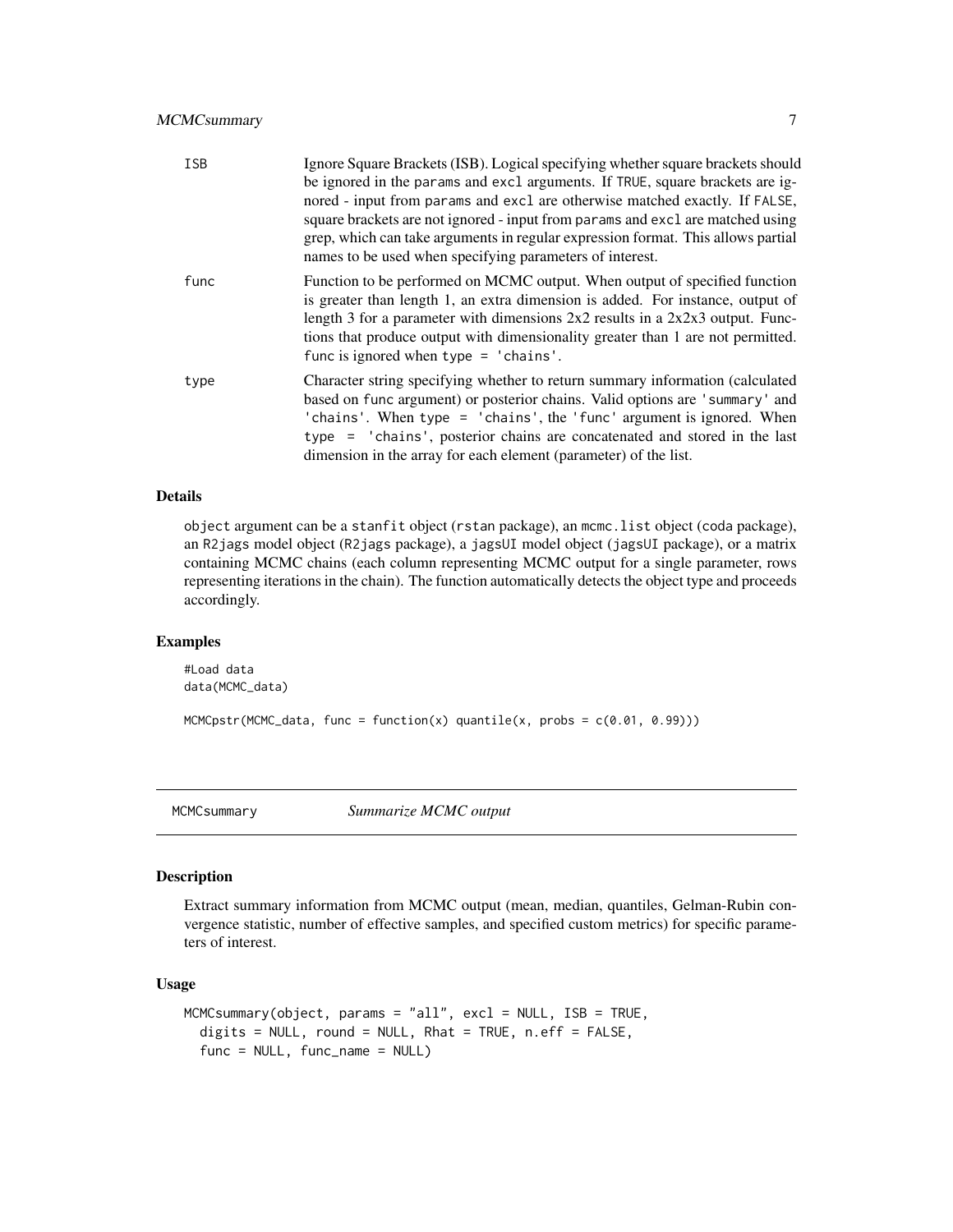#### Arguments

| object    | Object containing MCMC output. See DETAILS below.                                                                                                                                                                                                                                                                                                                                                                                                                                 |
|-----------|-----------------------------------------------------------------------------------------------------------------------------------------------------------------------------------------------------------------------------------------------------------------------------------------------------------------------------------------------------------------------------------------------------------------------------------------------------------------------------------|
| params    | Character string (or vector of character strings) denoting parameters to be re-<br>turned in summary output.                                                                                                                                                                                                                                                                                                                                                                      |
|           | Default 'all' returns all parameters in summary output.                                                                                                                                                                                                                                                                                                                                                                                                                           |
| excl      | Character string (or vector of character strings) denoting parameters to exclude.<br>Used in conjunction with params argument to select parameters of interest.                                                                                                                                                                                                                                                                                                                   |
| ISB       | Ignore Square Brackets (ISB). Logical specifying whether square brackets should<br>be ignored in the params and excl arguments. If TRUE, square brackets are ig-<br>nored - input from params and excl are otherwise matched exactly. If FALSE,<br>square brackets are not ignored - input from params and excl are matched using<br>grep, which can take arguments in regular expression format. This allows partial<br>names to be used when specifying parameters of interest. |
| digits    | Number of significant digits to include for posterior summary. All computed<br>digits will be included by default. Note that Rhat is always rounded to 2 decimal<br>places.                                                                                                                                                                                                                                                                                                       |
| round     | Number of decimal places to to round to for posterior summary. Cannot be used<br>in conjunction with digits argument Note that Rhat is always rounded to 2<br>decimal places.                                                                                                                                                                                                                                                                                                     |
| Rhat      | Logical specifying whether to calculate and display the Gelman-Rubin conver-<br>gence statistic (Rhat). Values near 1 suggest convergence (Brooks and Gelman<br>1998). Rhat = FALSE will prevent display of this column in summary output.<br>Specifying Rhat = FALSE, will increase function speed, particularly with very<br>large 'mcmc.list' objects.                                                                                                                         |
| n.eff     | Logical specifying whether to calculate and display the number of effective sam-<br>ples for each parameter. Kruschke $(2014)$ recommends n.eff $> 10,000$ for rea-<br>sonably stable posterior estimates from M-H/Gibbs sampling derived output.<br>n.eff = FALSE will prevent display of this column in summary output. Speci-<br>fying n. eff = FALSE, will increase function speed, particularly with very large<br>'mcmc.list' objects.                                      |
| func      | Function to be performed on MCMC output. If a function is specified, it will be<br>evaluated on posteriors for each specified parameter and returned as a column in<br>the summary output (or multiple columns if the function returns more than one<br>value).                                                                                                                                                                                                                   |
| func_name | Character string (or vector of character strings) specifying labels for output from<br>func argument. If func_name is not specified, columns with func argument will<br>be labeled 'func'.                                                                                                                                                                                                                                                                                        |

#### Value

Function returns summary information (including parameter posterior mean, posterior sd, 2.5% quantile, median, 97.5% quantile, Gelman-Rubin convergence statistic (Rhat), number of effective samples, and other specified metrics) for specified parameters.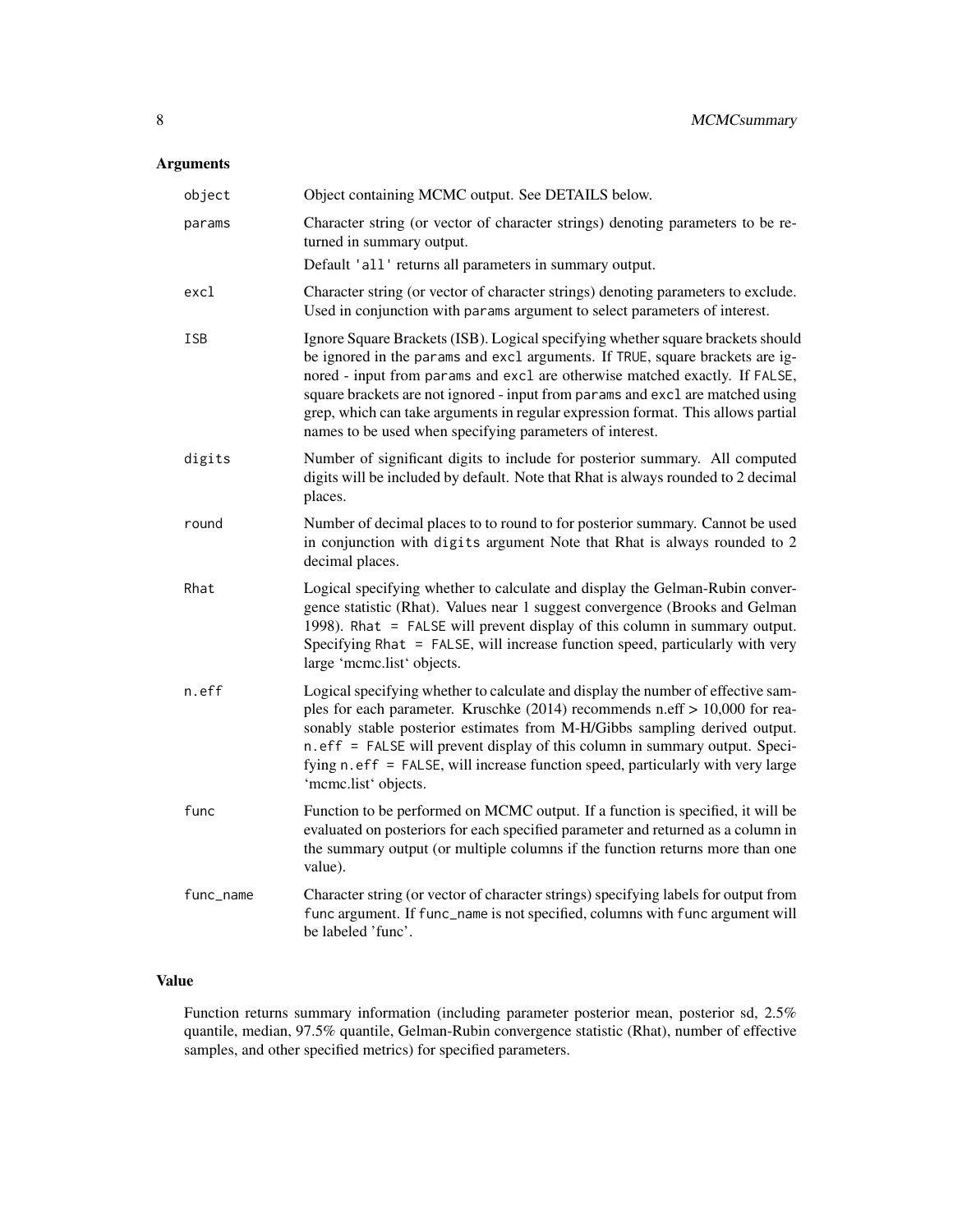#### <span id="page-8-0"></span>MCMCtrace 9

#### Details

object argument can be a stanfit object (rstan package), an mcmc.list object (coda package), an R2jags model object (R2jags package), a jagsUI model object (jagsUI package), or a matrix containing MCMC chains (each column representing MCMC output for a single parameter, rows representing iterations in the chain). The function automatically detects the object type and proceeds accordingly.

#### **Notes**

For mcmc. list objects, Gelman-Rubin convergence statistic (Rhat) is calculated using the gelman.diag function in the coda package.

For mcmc.list objects, the number of effective samples is calculated using the effectiveSize function in the coda package.

#### References

Brooks, S. P., and A. Gelman. 1998. General methods for monitoring convergence of iterative simulations. Journal of Computational and Graphical Statistics 7:434.

Kruschke, J. 2014. Doing Bayesian data analysis: A tutorial with R, JAGS, and Stan. Academic Press.

#### Examples

```
#Load data
data(MCMC_data)
#Summary information for MCMC output - display 2 significant digits
MCMCsummary(MCMC_data, digits = 2)
#Just 'beta' parameters - round to 2 decimal places
MCMCsummary(MCMC_data, params = 'beta', round = 2)
#Just 'beta[1]', 'beta[4]', and 'alpha[3]'
#'params' takes regular expressions when ISB = FALSE, square brackets must be escaped with '\\'
MCMCsummary(MCMC_data, params = c('beta\\[1\\]', 'beta\\[4\\]', 'alpha\\[3\\]'), ISB = FALSE)
```
MCMCtrace *Trace and density plots from MCMC output*

#### **Description**

Trace and density plots of MCMC chains for specific parameters of interest. Print plots to pdf by default.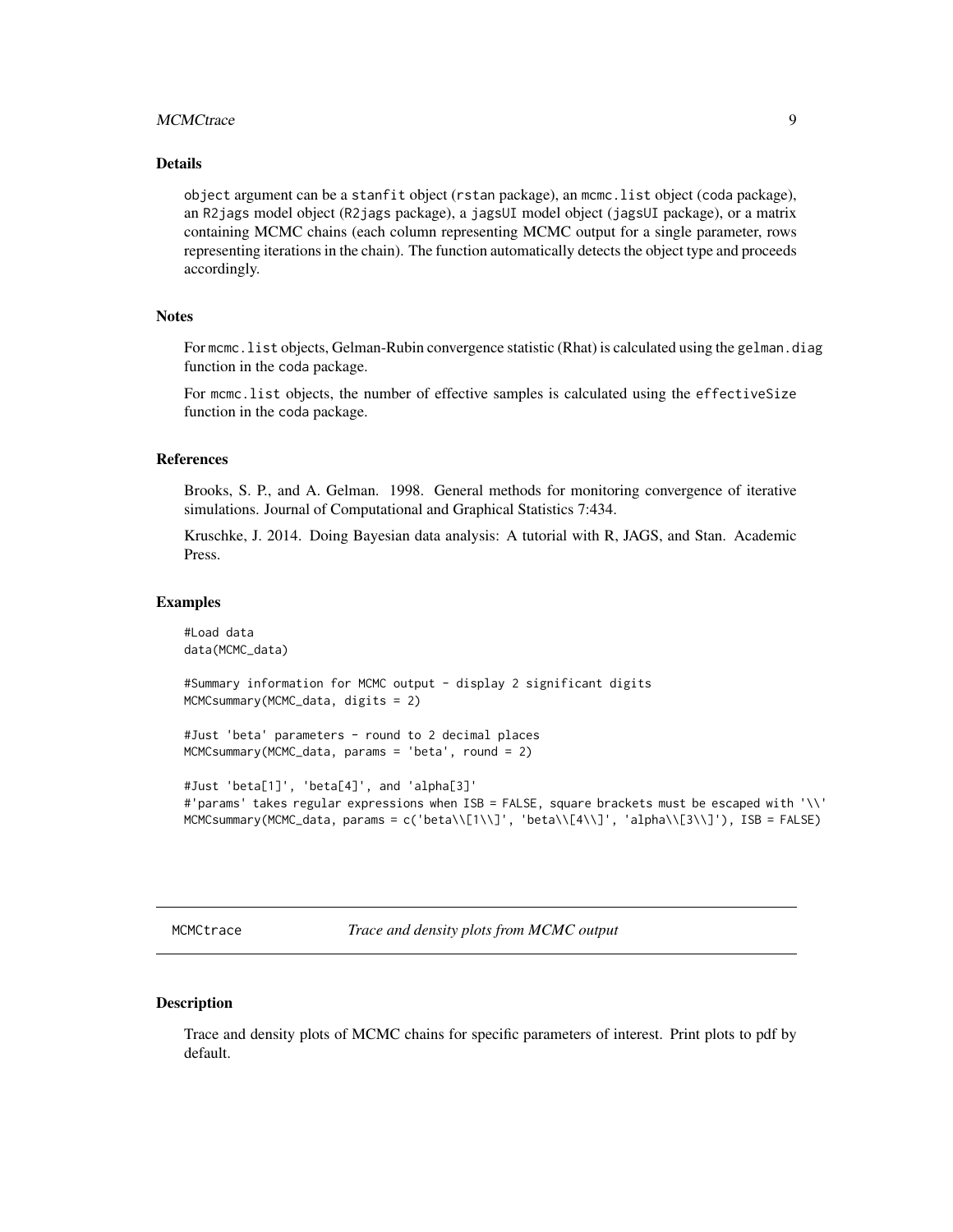#### Usage

```
MCMCtrace(object, params = "all", excl = NULL, ISB = TRUE,
 iter = 5000, gvals = NULL, priors = NULL, post_zm = TRUE,
 PPO_out = FALSE, pdf = TRUE, open_pdf = TRUE, filename,
 wd = getwd(), type = "both", ind = FALSE)
```

| object   | Object containing MCMC output. See DETAILS below.                                                                                                                                                                                                                                                                                                                                                                                                                                                                                                                                                                                                                                                                                                                                                                                                                                   |
|----------|-------------------------------------------------------------------------------------------------------------------------------------------------------------------------------------------------------------------------------------------------------------------------------------------------------------------------------------------------------------------------------------------------------------------------------------------------------------------------------------------------------------------------------------------------------------------------------------------------------------------------------------------------------------------------------------------------------------------------------------------------------------------------------------------------------------------------------------------------------------------------------------|
| params   | Character string (or vector of character strings) denoting parameters of interest.<br>Default 'all' returns chains for all parameters.                                                                                                                                                                                                                                                                                                                                                                                                                                                                                                                                                                                                                                                                                                                                              |
| excl     | Character string (or vector of character strings) denoting parameters to exclude.<br>Used in conjunction with params argument to select parameters of interest.                                                                                                                                                                                                                                                                                                                                                                                                                                                                                                                                                                                                                                                                                                                     |
| ISB      | Ignore Square Brackets (ISB). Logical specifying whether square brackets should<br>be ignored in the params and excl arguments. If TRUE, square brackets are ig-<br>nored - input from params and excl are otherwise matched exactly. If FALSE,<br>square brackets are not ignored - input from params and excl are matched using<br>grep, which can take arguments in regular expression format. This allows partial<br>names to be used when specifying parameters of interest.                                                                                                                                                                                                                                                                                                                                                                                                   |
| iter     | Number of iterations to plot for trace and density plots. The default value is<br>5000, meaning the last 5000 iterations of the chain will be plotted.                                                                                                                                                                                                                                                                                                                                                                                                                                                                                                                                                                                                                                                                                                                              |
| gvals    | Vector containing generating values if simulated data was used to fit model.<br>These values will be plotted as vertical lines on the density plots to compare<br>posterior distributions with the true parameter values used to generate the data.<br>No line will be apparent if the generating value is outside the plotted range of<br>the posterior distribution.                                                                                                                                                                                                                                                                                                                                                                                                                                                                                                              |
| priors   | Matrix containing random draws from prior distributions corresponding to pa-<br>rameters of interest. If specified, priors are plotted along with posterior density<br>plots. Percent overlap between prior and posterior (PPO) is also calculated and<br>displayed on each plot. Each column of the matrix represents a prior for a dif-<br>ferent parameter. Parameters are plotted alphabetically - priors should be sorted<br>accordingly. If priors contains only one prior and more than one parameter is<br>specified for the params argument, this prior will be used for all parameters. The<br>number of draws for each prior should equal the number of iterations specified<br>by iter (or total draws if less than iter) times the number of chains, though<br>the function will automatically adjust if more or fewer iterations are specified.<br>See DETAILS below. |
| post_zm  | Logical - if $post\_zm = FALSE x$ - and y-limits of density plots are scaled so that<br>both the prior and posterior can be visualized on a single density plot (rather<br>than zoomed on the posterior).                                                                                                                                                                                                                                                                                                                                                                                                                                                                                                                                                                                                                                                                           |
| PPO_out  | Logical - if PPO_out = TRUE percent overlap between prior and posterior (PPO)<br>will be output to a dataframe.                                                                                                                                                                                                                                                                                                                                                                                                                                                                                                                                                                                                                                                                                                                                                                     |
| pdf      | Logical - if $pdf = TRUE$ plots will be exported to a pdf.                                                                                                                                                                                                                                                                                                                                                                                                                                                                                                                                                                                                                                                                                                                                                                                                                          |
| open_pdf | Logical - if open_pdf = TRUE pdf will open in viewer after being generated.                                                                                                                                                                                                                                                                                                                                                                                                                                                                                                                                                                                                                                                                                                                                                                                                         |
| filename | Name of pdf file to be printed. Default is 'MCMCtrace'.                                                                                                                                                                                                                                                                                                                                                                                                                                                                                                                                                                                                                                                                                                                                                                                                                             |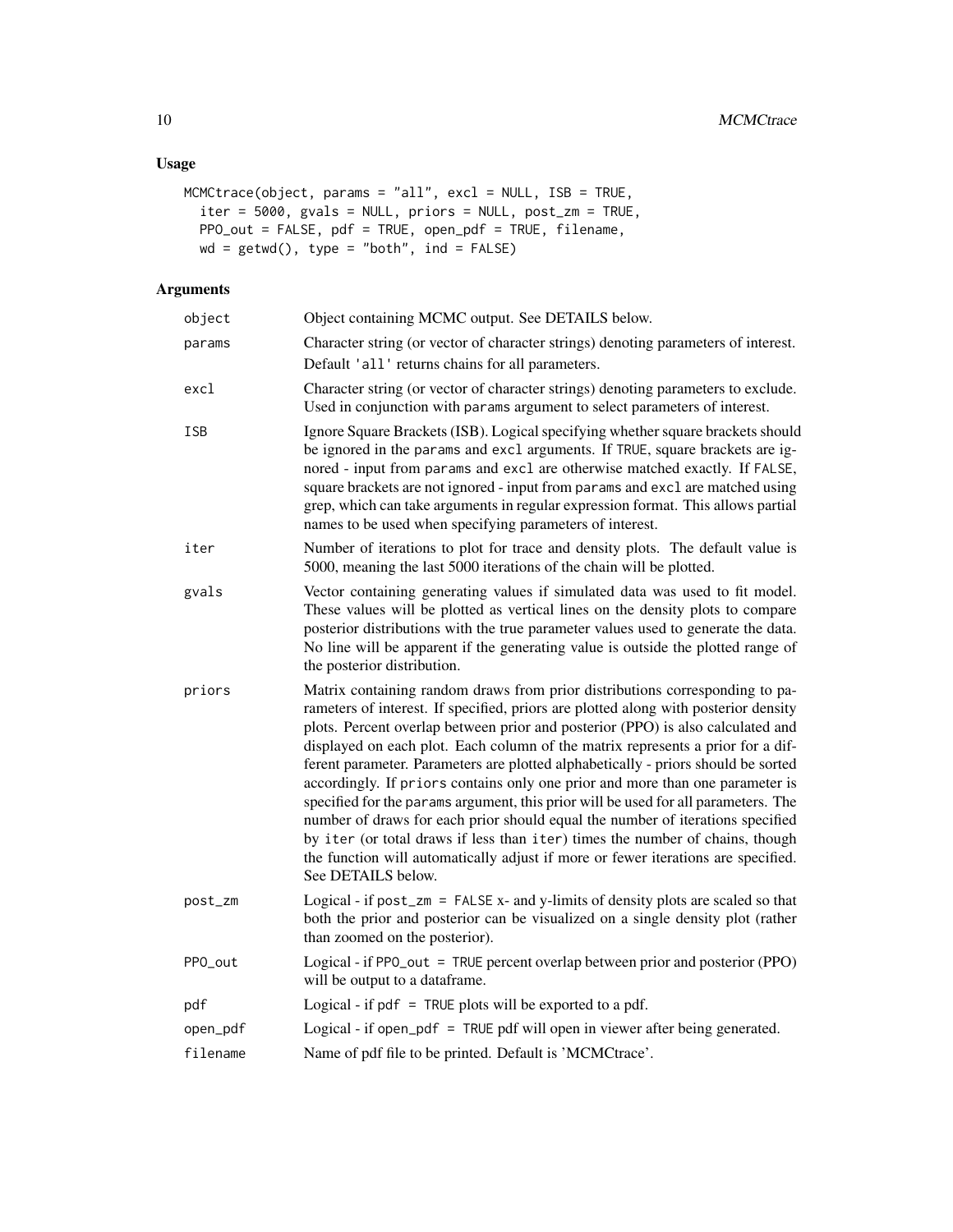<span id="page-10-0"></span>

| wd   | Working directory for pdf output. Default is current directory.                                                                                        |
|------|--------------------------------------------------------------------------------------------------------------------------------------------------------|
| type | Type of plot to be output. 'both' outputs both trace and density plots, 'trace'<br>outputs only trace plots, and 'density' outputs only density plots. |
| ind  | Logical - if ind = TRUE, separate density lines will be plotted for each chain. If<br>ind= FALSE, one density line will be plotted for all chains.     |

#### Details

object argument can be a stanfit object (rstan package), an mcmc.list object (coda package), an R2jags model object (R2jags package), a jagsUI model object (jagsUI package), or a matrix containing MCMC chains (each column representing MCMC output for a single parameter, rows representing iterations in the chain). The function automatically detects the object type and proceeds accordingly.

Matrices for the priors argument can be generated using commands such as rnorm, rgamma, runif, etc. Distributions not supported by base R can be generated by using the appropriate packages. It is important to note that some discrepancies between MCMC samplers and R may exist regarding the parameterization of distributions - one example of this is the use of precision in JAGS but standard deviation in R for the 'second parameter' of the normal distribution. If the number of draws for each prior distribution is greater than the total number used for the density plot (iter times the number of chains), the function will use a subset of the prior draws. If the number of draws for each prior distribution is less than the total number used for the density plot, the function will resample (with replacement) from the prior to obtain the appropriate number of draws.

#### Examples

```
#Load data
data(MCMC_data)
```
#Traceplots for all 'beta' parameters - a pdf of the traceplots is generated by default MCMCtrace(MCMC\_data, params = 'beta', pdf = FALSE)

```
#Traceplots (individual density lines for each chain) just for 'beta[1]'
#'params' takes regular expressions when ISB = FALSE, square brackets must be escaped with '\\'
MCMCtrace(MCMC_data, params = 'beta\\[1\\]', ISB = FALSE, ind = TRUE, pdf = FALSE)
```
#Plot prior on top of posterior and calculate prior/posterior overlap (PPO) just for 'beta[1]' #'params' takes regular expressions when ISB = FALSE, square brackets must be escaped with '\\' PR <- rnorm(15000, 0, 32) MCMCtrace(MCMC\_data, params = 'beta\\[1\\]', ISB = FALSE, priors = PR, pdf = FALSE)

MCMCvis *The 'MCMCvis' package*

#### **Description**

'MCMCvis' is an R package used to visualize, manipulate, and summarize MCMC output. MCMC output may be derived from Bayesian model output fit with JAGS, Stan, or other MCMC samplers.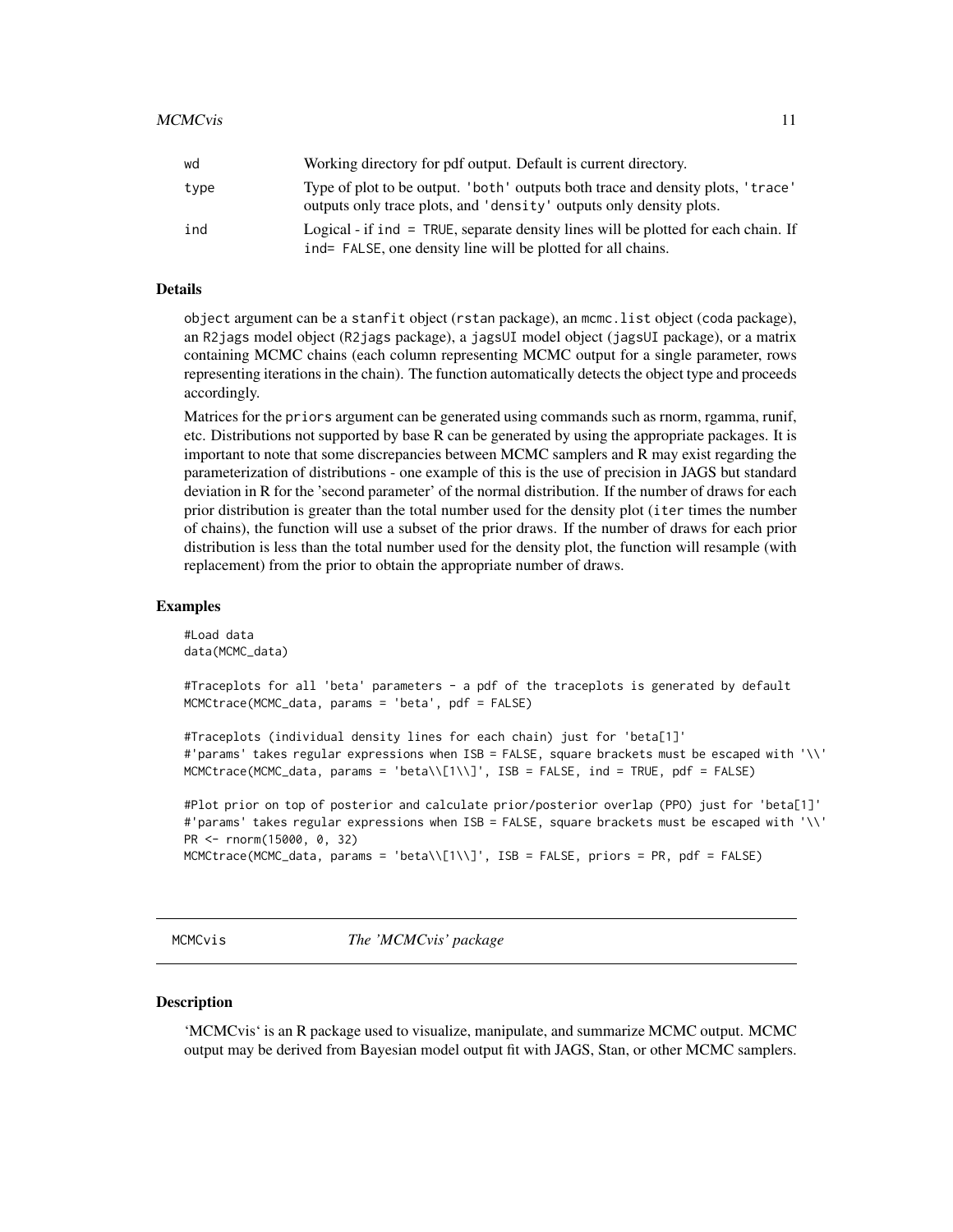#### <span id="page-11-0"></span>Details

The following functions are currently available:

-MCMCsummary - summarize MCMC output for particular parameters of interest

-MCMCpstr - summarize MCMC output for particular parameters of interest while preserving original parameter structure

-MCMCtrace - create trace and density plots of MCMC chains for particular parameters of interest

-MCMCchains - easily extract posterior chains from MCMC output for particular parameters of interest

-MCMCplot - create caterpillar plots from MCMC output for particular parameters of interest)

Example data can be loaded using data(MCMC\_data).

'MCMCvis' was designed to perform key functions for MCMC analysis using minimal code, in order to free up time/brainpower for interpretation of analysis results. Functions support simple and straightforward subsetting of model parameters within the calls, and produce presentable, 'publication-ready' output.

The vignette can be run using vignette('MCMCvis') if vignette is built when installing package.

#### Author(s)

Casey Youngflesh <caseyyoungflesh@gmail.com>

MCMC\_data *Simulated MCMC output data*

#### Description

Sample MCMC output containing 30 parameters - alpha[1], ..., alpha[10], beta[1], ..., beta[10], gamma[1], ... , gamma[10].

#### Usage

MCMC\_data

#### Format

mcmc.list object with 3 chains for each parameter, 6000 iterations for each chain